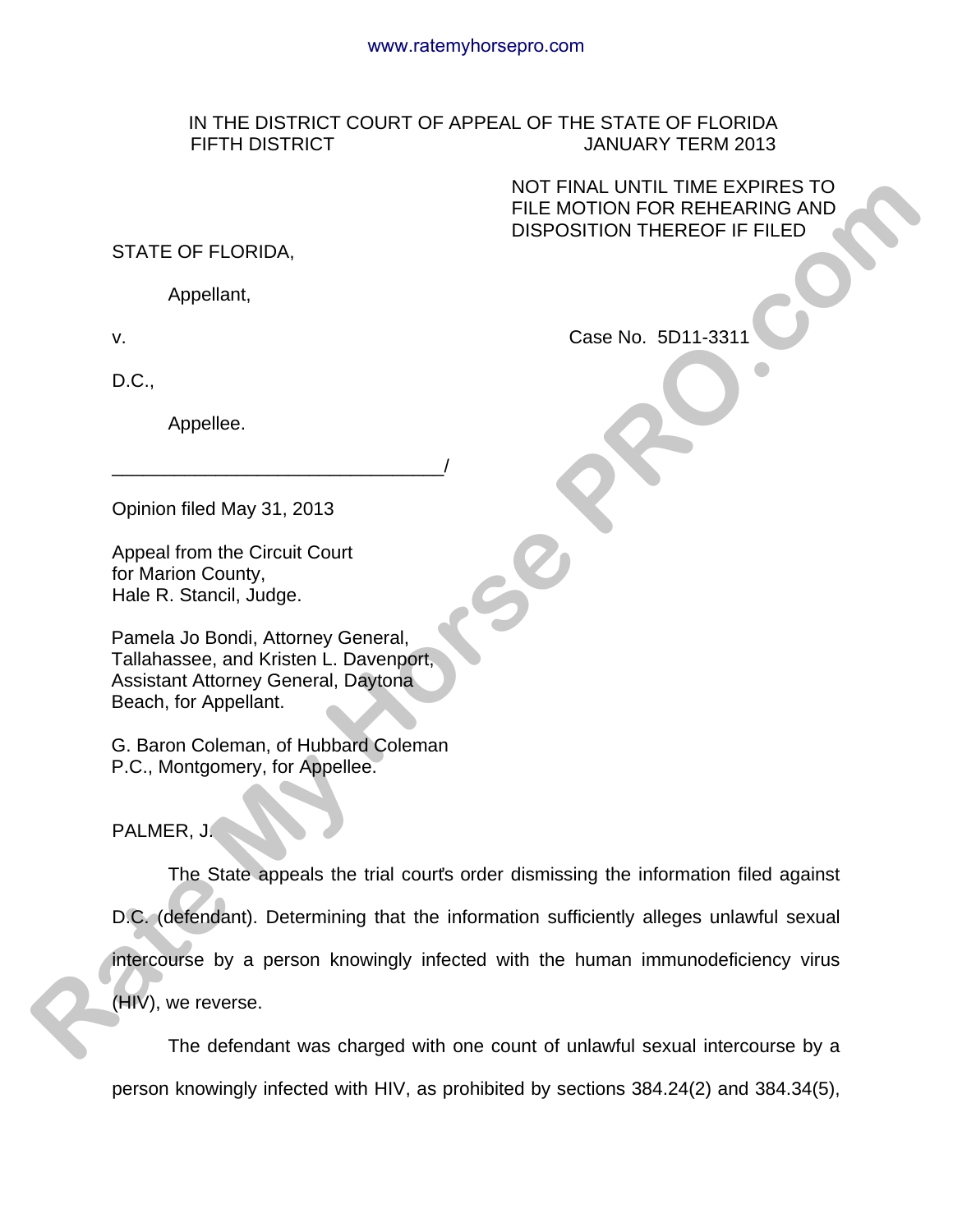Florida Statutes (2008). The defendant filed a motion to dismiss the information, contending that sexual intercourse, as that term is used in section 384.24(2), takes place only when the female sex organ is penetrated by the male sex organ and, therefore, the statute did not apply to the defendant's alleged conduct, which involved homosexual oral and anal sex. After considering the argument of counsel, the trial court

granted the motion and entered a dismissal order.

The State contends that dismissal was not warranted in this case. We agree.

The defendant was charged with violating section 384.24(2), which reads:

# **384.24. Unlawful acts**

. . . . (2) It is unlawful for any person who has human immunodeficiency virus infection, when such person knows he or she is infected with this disease and when such person has been informed that he or she may communicate this disease to another person through **sexual intercourse**, to have **sexual intercourse** with any other person, unless such other person has been informed of the presence of the sexually transmissible disease and has consented to the **sexual intercourse**.

(Emphasis added.) The only question raised in this appeal is what the term sexual intercourse means as used in this statute, since the term is not defined in the statute or anywhere else in chapter 384. Both parties maintain that the Legislature's intent concerning the meaning of the term sexual intercourse is clear from the unambiguous language of the statute and that the statute must be given its plain and obvious meaning. I place only when the female sex organ is penetrated by the male sex organ and,<br>therefore, the statute did not apply to the defendants alleged conduct, which involved<br>homosexual oral and and sex. After considering the argume

 $\frac{1}{1}$  $1$  Although the defendant invites the court to apply rules of statutory construction by citing definitions found in unrelated chapters of the Florida statutes (an incest statute and a paternity statute) and in Williams v. State, 109 So. 305 (Fla. 1926), we reject this invitation because application of rules of statutory construction is not appropriate when interpreting an unambiguous term in a statute. See Raymond James Fin. Servs., Inc. v.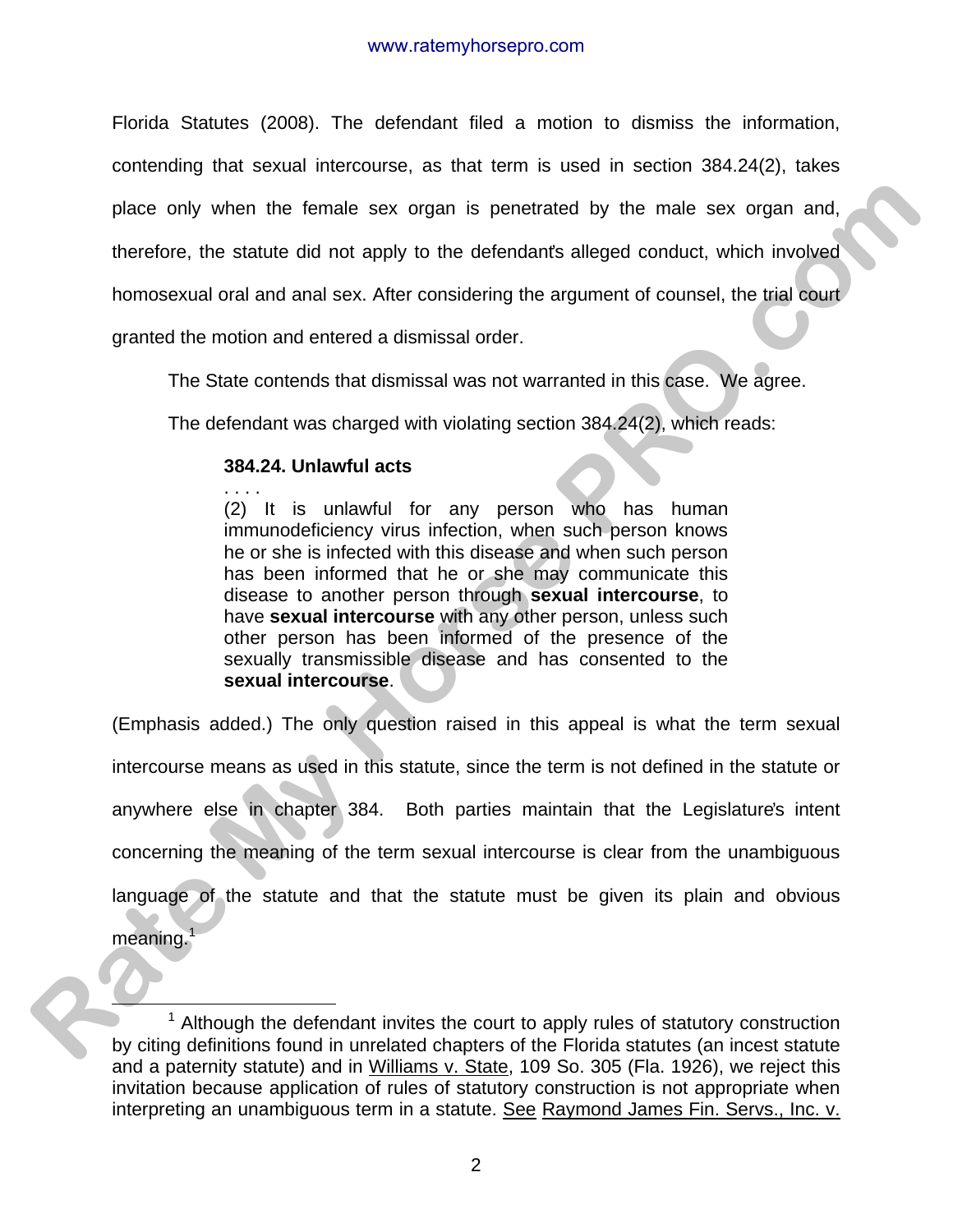Legislative intent is the polestar that guides statutory interpretation. Bautista v. State, 863 So. 2d 1180, 1185 (Fla. 2003). To discern legislative intent, courts first look to the language of the statute, because legislative intent is determined primarily from the statute's text. Anderson v. State, 87 So. 3d 774, 777 (Fla. 2012).

> If statutory language is "clear and unambiguous and conveys a clear and definite meaning, there is no occasion for resorting to the rules of statutory interpretation and construction; the statute must be given its plain and obvious meaning." Holly v. Auld, 450 So. 2d 217, 219 (Fla. 1984) (quoting A.R. Douglass, Inc. v. McRainey, 102 Fla. 1141, 137 So. 157, 159 (1931)).

Diamond Aircraft Indus., Inc. v. Horowitch, 107 So. 3d 362, 367 (Fla. 2013). See also Paul v. State, 38 Fla. L. Weekly s228 (Fla. Apr. 11, 2013); Hickman v. Milsap, 106 So. 3d 513 (Fla. 5th DCA 2013). Courts may determine the plain and obvious meaning of a statute's text by referring to dictionaries. W. Fla. Reg'l Med. Ctr., Inc. v. See, 79 So. 3d 1, 9 (Fla. 2012); see State v. Mitro, 700 So. 2d 643, 645 (Fla. 1997); Green v. State, 604 So. 2d 471, 473 (Fla. 1992).

Webster's Third New International Dictionary defines sexual intercourse as including heterosexual vaginal intercourse as well as "intercourse involving genital contact between individuals other than penetration of the vagina by the penis." Webster's Third New International Dictionary Unabridged 2082 (1976). Similarly, Merriam-Webster's Collegiate Dictionary defines sexual intercourse as including vaginal intercourse and "intercourse (as anal or oral intercourse) that does not involve to the language of the statute, because legislative intent is determined primarily from the<br>statute's text. Anderson v. Sizale, 87 So. 3d 774, 777 (Fla. 2012).<br>
If statute music hand parametering to the rules of stear and

 $\overline{1}$ 

3

Phillips, 36 Fla. L. Weekly D2479 (Fla. 2d DCA Nov. 16, 2011) (explaining that, if the language of a statute is ambiguous and lacking a statutory definition, then courts must use the rules of statutory construction to resolve the ambiguity, including resorting to case law or other statutory provisions which define the term); T.M.H. v. D.M.T., 79 So. 3d 787, 791 (Fla. 5th DCA 2011) (recognizing that reliance on definitions found in case law constitutes application of a rule of statutory construction).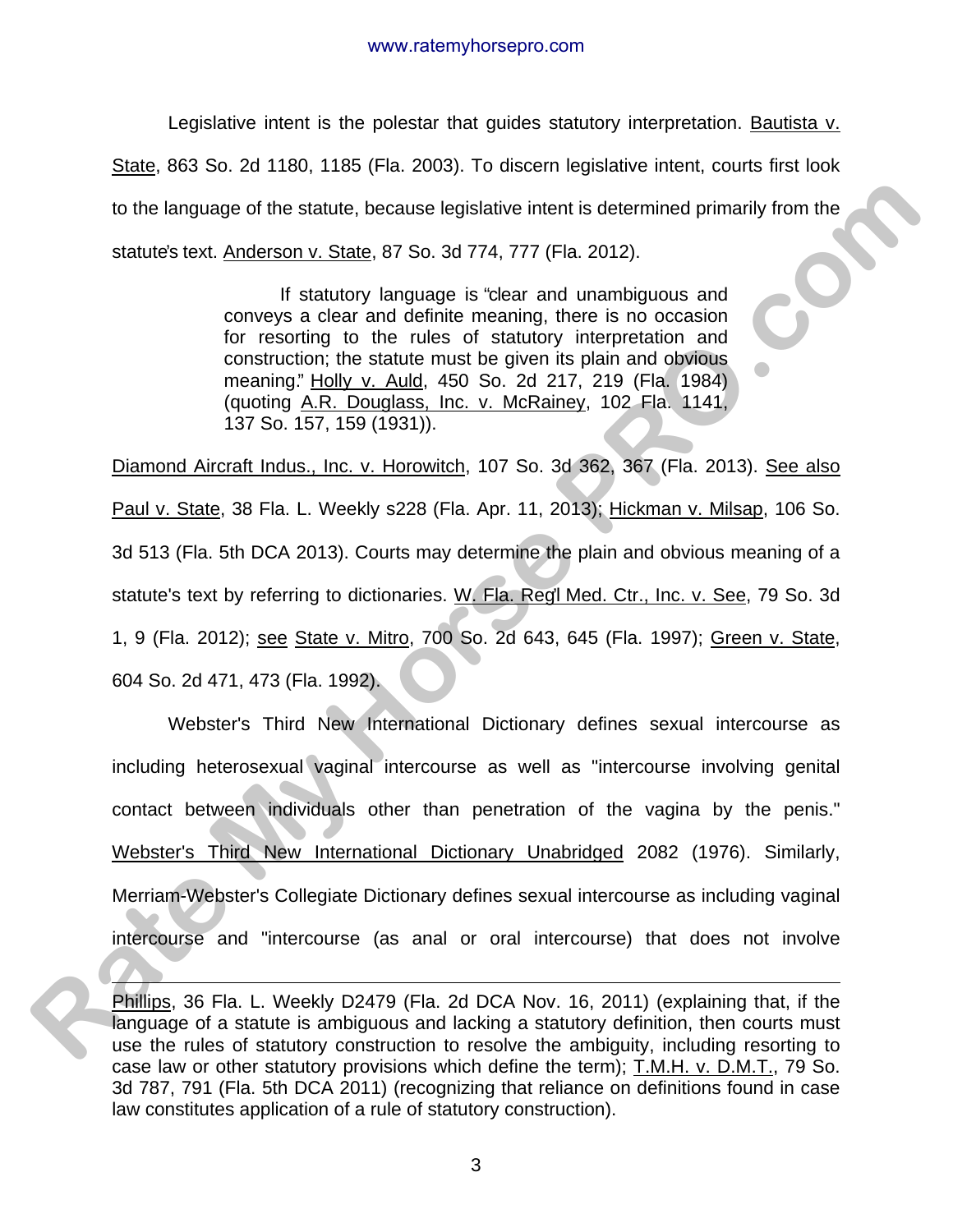#### www.ratemyhorsepro.com

penetration of the vagina by the penis." Merriam-Webster's Collegiate Dictionary 1141 (11th ed. 2012). The American Heritage Dictionary defines sexual intercourse as including "sexual activity that includes insertion of the penis into the anus or mouth." The American Heritage Dictionary of the English Language 1606 (5th ed. 2011). The World Book Dictionary defines the term as "the uniting or joining of sexual organs." World Book Dictionary 1909 (2011). Notably, our research did not disclose any dictionary definition that limited sexual intercourse to heterosexual vaginal intercourse, and the additional online dictionaries cited by the defendant do not so limit the definition. See http://lexic.us/definition-of/sexual\_intercourse (defining sexual intercourse as sexual interaction, usually involving genital and/or anal and/or oral penetration, between at least two organisms); http://dictionary.reference.com/browse/sexual+intercourse (defining sexual intercourse as including vaginal intercourse and sexual union between humans involving genital contact other then vaginal penetration by the penis). As such, we conclude that the plain and ordinary meaning of the term sexual intercourse, as used in section 384.24(2), includes vaginal, anal, and oral intercourse between persons, regardless of their gender. including "sexual activity that includes insertion of the penis into the anus or mouth."<br> **The American Horitage Distionary of the English Language 1606 (5th ed. 2011).** The<br>
World Book Dictionary defines the term as "the

 In so ruling, we reject the defendant's contention that the statute's plain and ordinary meaning is limited to heterosexual vaginal intercourse. Such an interpretation would lead to "a result clearly contrary to legislative intent." State v. Burris, 875 So. 2d 408, 410 (Fla. 2004).

In Deason v. Florida Department of Corrections, 705 So. 2d 1374, 1375 (Fla. 1998), our Supreme Court explained that

> the primary and overriding consideration in statutory interpretation is that a statute should be construed and

> > 4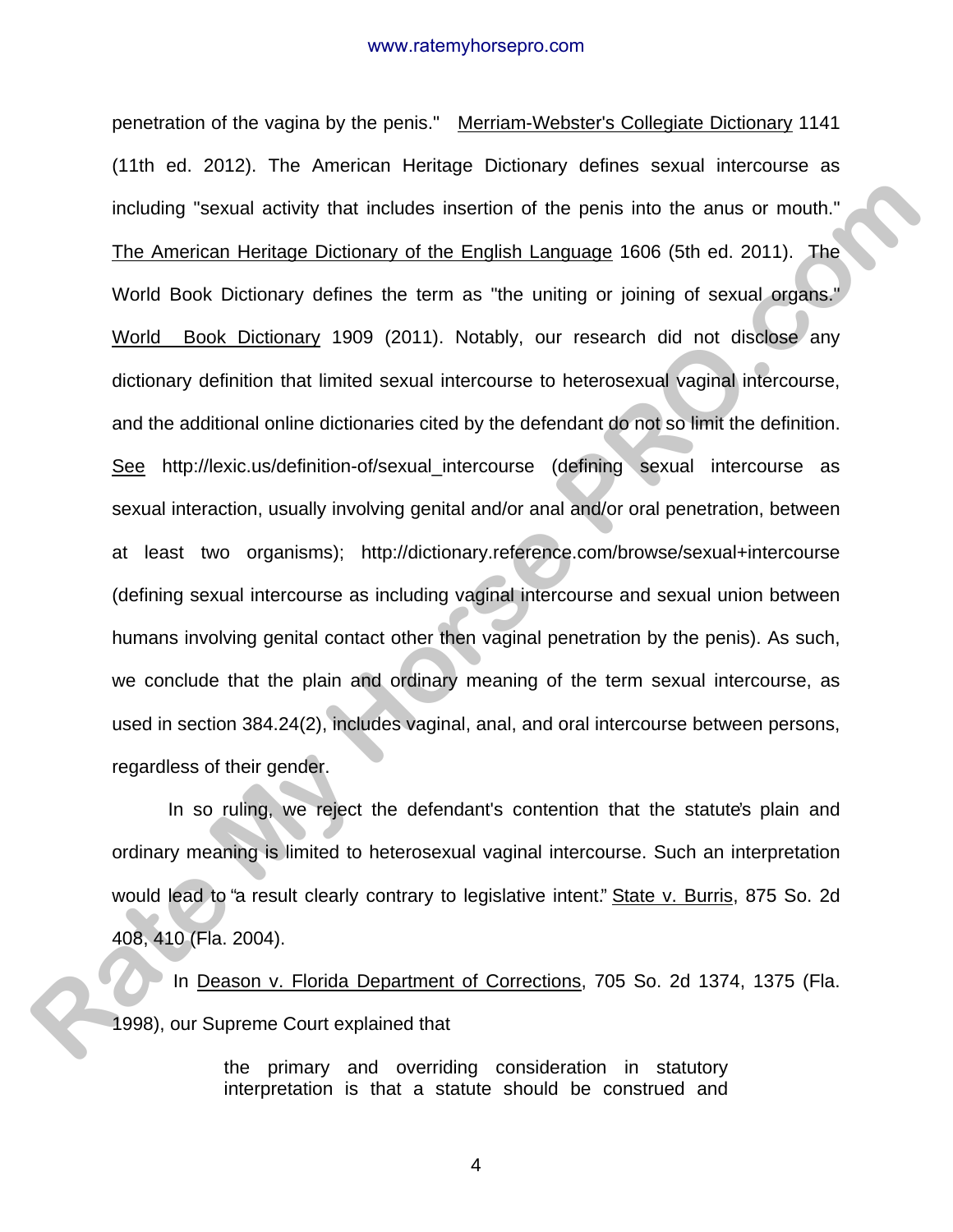applied so as to give effect to the evident intent of the legislature regardless of whether such construction varies from the statute's literal meaning. In other words, criminal statutes are not to be so strictly construed as to emasculate the statute and defeat the obvious intention of the legislature.

Section 384.24(2) falls within chapter 384, which is entitled the Control of

Sexually Transmissible Disease Act. § 384.21, Fla. Stat. (2008). Section 384.22 sets

forth the Legislature's intent in enacting chapter:

### **384.22. Findings; intent**

The Legislature finds and declares that sexually transmissible diseases constitute a serious and sometimes fatal threat to the public and individual health and welfare of the people of the state and to visitors to the state. The Legislature finds that the incidence of sexually transmissible diseases is rising at an alarming rate and that these diseases result in significant social, health, and economic costs, including infant and maternal mortality, temporary and lifelong disability, and premature death. . . . The Legislature finds that medical knowledge and information about sexually transmissible diseases are rapidly changing. The Legislature intends to provide a program that is sufficiently flexible to meet emerging needs, deals efficiently and effectively with reducing the incidence of sexually transmissible diseases, and provides patients with a secure knowledge that information they provide will remain private and confidential. station 384.242. Findings are not to be a solicity constrained as to conseculate<br>the statute and defeat the obvious interior of the<br>digilature.<br>Security and 242 (all the station control of Security 1781-1838)<br>Security The

Thus, the Legislature stated that its purpose in enacting chapter 384 was to establish a

flexible framework within which State officials can address the rapidly changing medical

knowledge about sexually transmissible diseases, in an effort to efficiently and

effectively reduce the incidence of such diseases in Florida.

The portion of the Act at issue here, section 384.24(2), addresses the transmission of HIV through sexual contact. The Centers for Disease Control and Prevention explains that HIV can be transmitted through anal, vaginal, and to a lesser degree, oral sex: